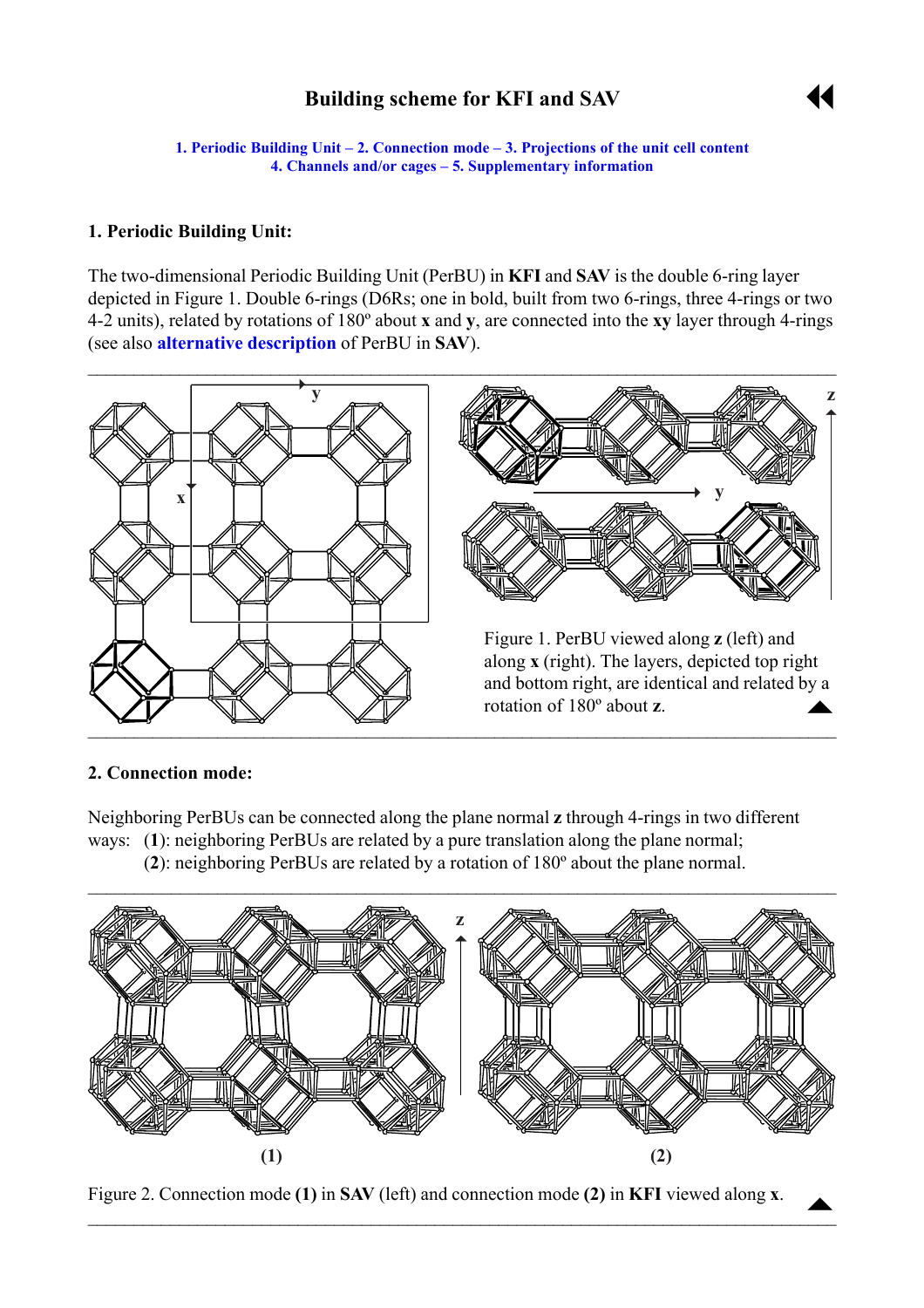## <span id="page-1-0"></span>**3. Projections of the unit cell content:**

Pure **SAV** and **KFI** are obtained when neighboring PerBUs are exclusively related along the plane normal **z** by translation or by a rotation (over 180º), respectively. The projections of the unit cell content are shown in Figure 3.



#### **4. Channels and/or cages:**

There are 8-ring channels parallel to the cell axes. The channel intersections, the *merl*- and α-cavities in **KFI** and the type 1 and type 2 cavities in **SAV**, are depicted in Figure 4. A three-dimensional channel system is obtained by connecting the cavities through common 8-rings, double 6-rings and 4 rings as illustrated in Figure 5.

 $\mathcal{L}_\mathcal{L} = \{ \mathcal{L}_\mathcal{L} = \{ \mathcal{L}_\mathcal{L} = \{ \mathcal{L}_\mathcal{L} = \{ \mathcal{L}_\mathcal{L} = \{ \mathcal{L}_\mathcal{L} = \{ \mathcal{L}_\mathcal{L} = \{ \mathcal{L}_\mathcal{L} = \{ \mathcal{L}_\mathcal{L} = \{ \mathcal{L}_\mathcal{L} = \{ \mathcal{L}_\mathcal{L} = \{ \mathcal{L}_\mathcal{L} = \{ \mathcal{L}_\mathcal{L} = \{ \mathcal{L}_\mathcal{L} = \{ \mathcal{L}_\mathcal{$ 



[Figure 4 is continued on next page]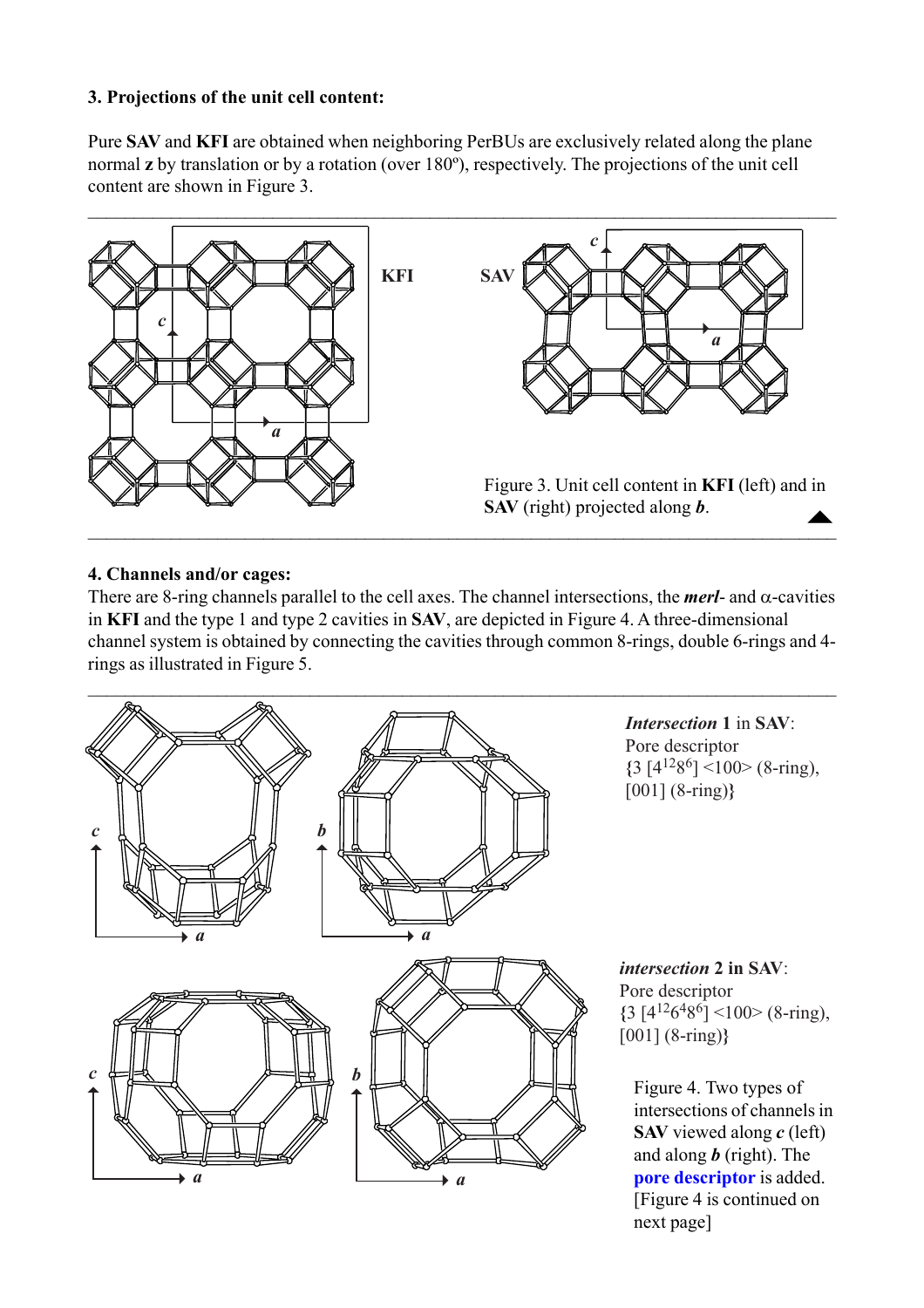

Figure 4 [Cont'd]. Intersection of channels in cubic **KFI**. *merl*-Cavity viewed along *c* (left) and along  $\boldsymbol{b}$  (right) and  $\alpha$ -cavity (composed of six 8-rings) viewed along  $\boldsymbol{c}$ .



Figure5. Fusion of cavities in cubic **KFI**. The *ab* plane (top left); 8-ring channel(s) viewed along *b* (bottom left); and fusion of  $\alpha$ -cavities along *c* viewed along *c*; **merl** cavities are formed (top right). From this drawing it can be seen that **KFI** can as well be built using complete  $\alpha$ -cavities (See **[Alternative description](#page-3-0)** of **KFI**) or (more difficult to see) using 6-2 units. [Figure 5 is continued on next page]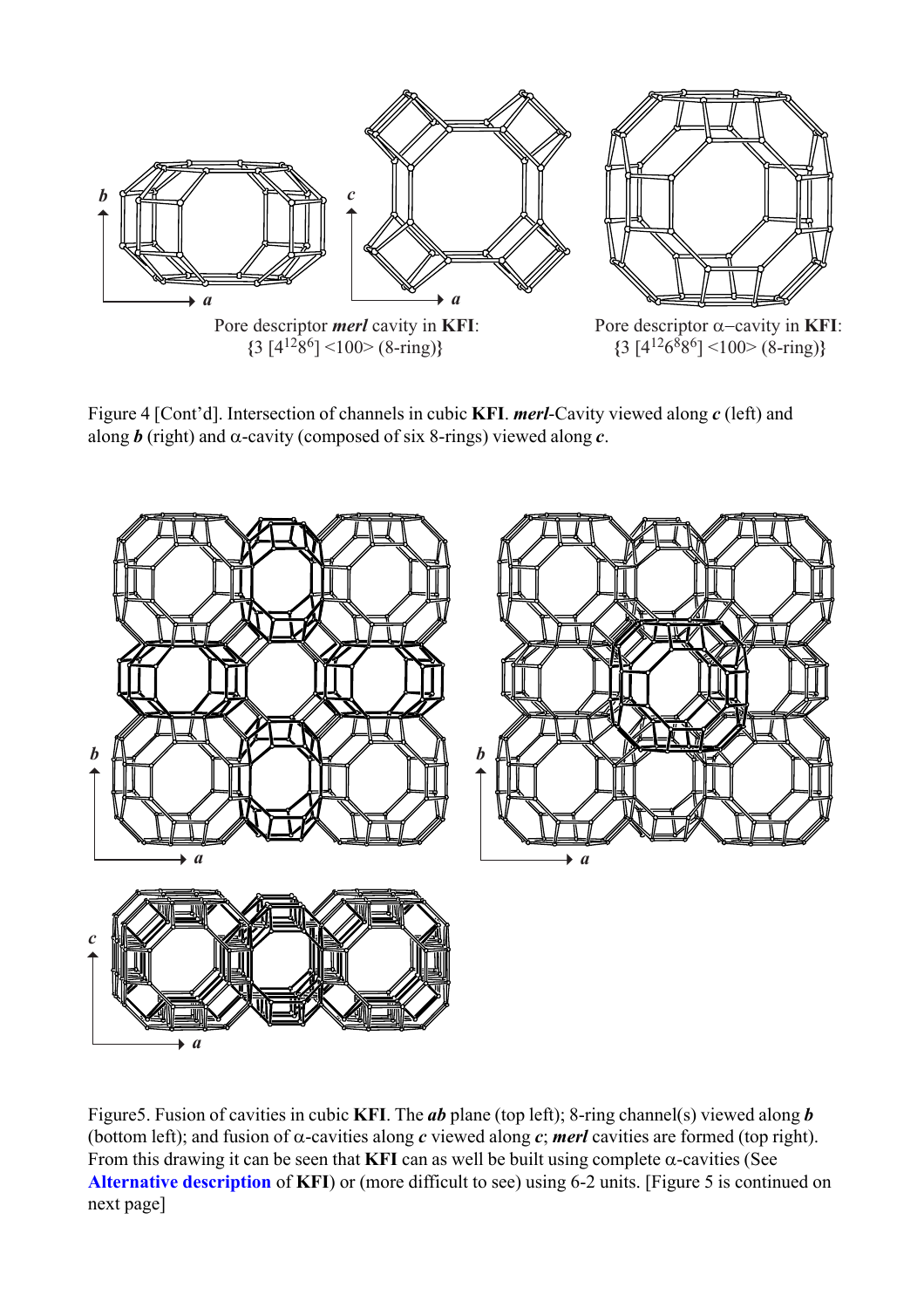<span id="page-3-0"></span>

Figure5 [Cont'd]. Fusion of cavities in tetragonal **SAV**: the *ac* plane (top left); two types of 8-ring channels viewed along *c* (bottom left); 8-ring channels viewed along *a* (bottom right), and fusion of cavities along *b* viewed along *b* (top right).  $\blacktriangle$ 

 $\mathcal{L}_\mathcal{L} = \mathcal{L}_\mathcal{L} = \mathcal{L}_\mathcal{L} = \mathcal{L}_\mathcal{L} = \mathcal{L}_\mathcal{L} = \mathcal{L}_\mathcal{L} = \mathcal{L}_\mathcal{L} = \mathcal{L}_\mathcal{L} = \mathcal{L}_\mathcal{L} = \mathcal{L}_\mathcal{L} = \mathcal{L}_\mathcal{L} = \mathcal{L}_\mathcal{L} = \mathcal{L}_\mathcal{L} = \mathcal{L}_\mathcal{L} = \mathcal{L}_\mathcal{L} = \mathcal{L}_\mathcal{L} = \mathcal{L}_\mathcal{L}$ 

## **5. Supplementary information:**

## *Other framework types containing (modified) double 6-rings (D6Rs)*

Several other framework types can be built using (modified) D6Rs.

In the **[INTRO](http://www.iza-structure.org/databases/ModelBuilding/Introduction.pdf)**-pages links are given to descriptions of other framework types containing (modified) D6Rs (choose: **Double 6-rings**). There is also a link provided to a summary of the Periodic Building Units used in the building schemes of these framework types (choose: **Appendix; Figure 7).**

# *Alternative description of* **KFI** *using (modified) cavities*

Several framework types, like **KFI**, can be built using (modified) cavities (see Figure 4). In the **[INTRO](http://www.iza-structure.org/databases/ModelBuilding/Introduction.pdf)** pages links are given to a detailed description of a sub-set of framework types that contain (modified) cavities (choose: **Cages**). There is also a link provided to a summary of the PerBUs used in the building schemes of these framework types (choose: **Appendix**; **Figure 11**).

# *Alternative description of* **SAV** *using another PerBU of double 6-rings*

The alternative PerBU (see Figure 6 on next page) is identical to a (*a,c*) layer in the **SAV** framework. The D6Rs in the layer are related by a rotation of 180º about *a*, and by pure translations along *c*. This PerBU is equal to the (*c*,[**110**])-layer in **[AEI](http://www.iza-structure.org/databases/ModelBuilding/AEI.pdf)**. The framework types **AEI** and **SAV** can be obtained when neighboring PerBUs are exclusively related by translation along the plane normal *b* (AEI) or by a rotation of  $180^\circ$  about this plane normal (SAV) as shown in Figure 6 on next page.